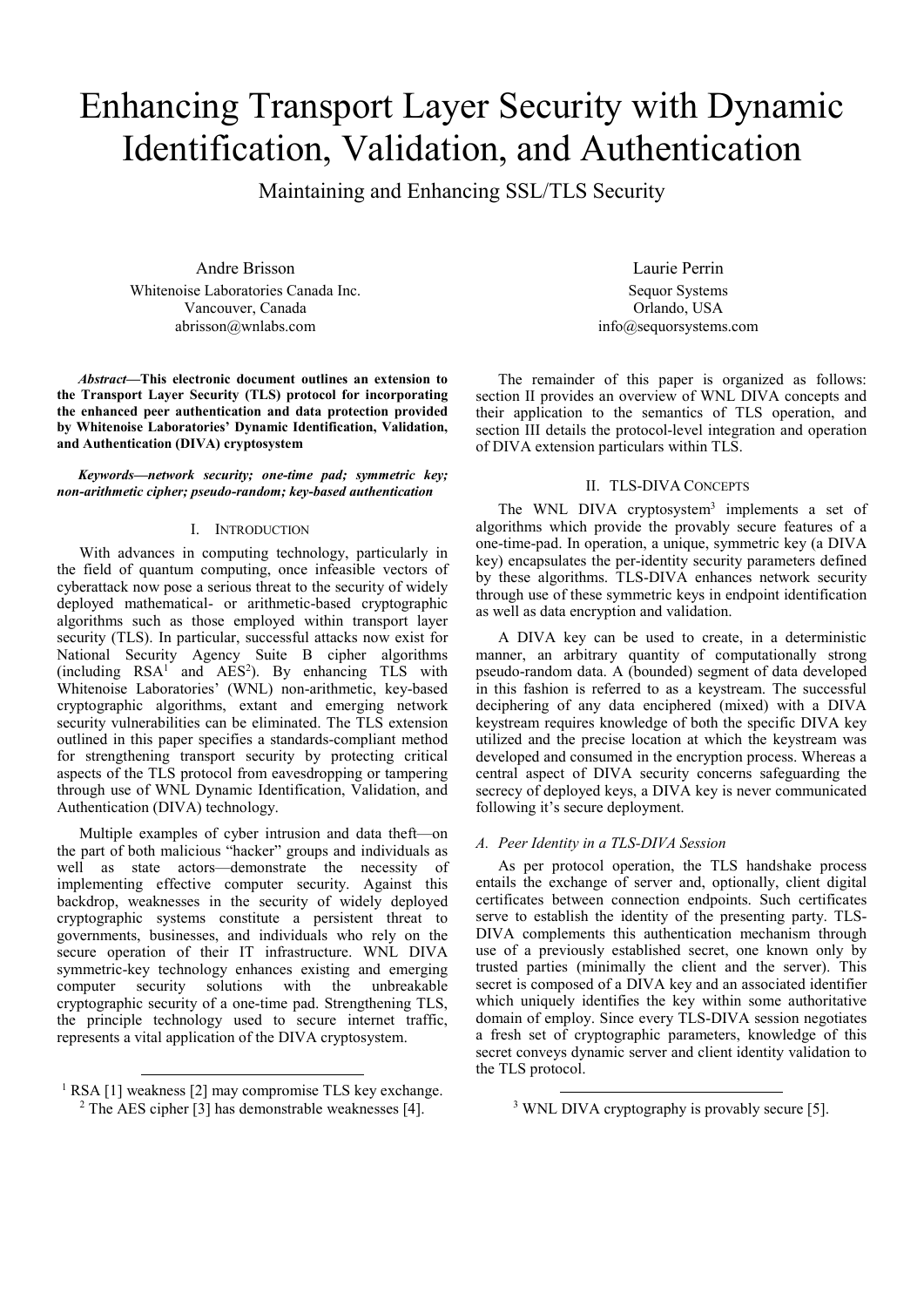# *B. Enhanced Encryption in a TLS-DIVA Session*

TLS encryption may be enhanced by incorporating WNL DIVA at the TLS *ciphersuite* level. By integrating DIVA in this way, successful encryption and decryption of transmitted data requires, in addition to the TLS cipher key, possession of the particular DIVA key as well. This requirement conveys the important advantage that any compromise in the TLS session key (or e.g. a certificate's corresponding private key) does not, on its own, permit successful decryption of the TLS session's application data. Thus, *potential* vulnerabilities in TLS key exchange are overcome by TLS-DIVA; it remains necessary, of course, to protect client and server keys.

# *C. TLS-DIVA Modes of Operation*

In principle, employing a DIVA keystream as a one-time pad guarantees forward secrecy against any compromise of consumed keystream data. To this end, typical DIVA operation proceeds exclusively on the part of authorized peers, with sequential consumption of some session-specific keystream.

In this mode of operation, the keystream position at which data is produced and consumed is known implicitly by both connection peers. Thus, a successful participant in a DIVAsecured connection must possess both the correct DIVA key and the position of the corresponding keystream from which DIVA encryption proceeds.

TLS-DIVA supports the above mode of operation, for scenarios in which a single connection exists between a specific client and a specific server. However, network topologies potentially associate many servers with a given client. In such cases, centralizing and serializing DIVA keystream consumption may prove inefficient or otherwise problematic. Having a multiplicity of servers, each configured to define independent, session-specific keystreams for a given client identity (that is, for a particular DIVA key) is highly advantageous.

The following approach to enhancing TLS with DIVA support offers such an alternate mode of operation, allowing independent and concurrent DIVA keystreams to be generated from a particular DIVA key. In this mode, the server determines and conveys a session's initial keystream position to the client. By delegating this role to the server, the need to coordinate keystream processing on the part of multiple servers is eliminated.

Although keystream space is reasonably on the order of terabytes or greater, whereas such keystream production is not serialized, there remains the *potential* for DIVA key-specific keystreams to overlap. This fact contradicts the one time use security notion of a one-time pad, and for this reason TLS-DIVA adopts additional measures to ensure the security of DIVA operation.

The first measure retains keystream output secrecy by requiring that no DIVA keystream output be mixed with known values, or with data that an attacker might somehow be able to distinguish from randomness. Thus, no attack through statistical analysis can be mounted against such keystreamenciphered data.

In TLS-DIVA, this is accomplished by restricting keystream use to enciphering genuinely random or cryptographically strong pseudo-random protocol data. TLS employs such random data in multiple aspects of the protocol, for instance in composing the 28-octet *random\_bytes* sub-field of TLS *ServerHello* handshake message. Another example is the initialization vectors (IVs) factored into certain TLS ciphersuites.

This measure protects against, for example, the scenario in which an eavesdropper possesses a target server's (e.g. RSA) private key. Owing to DIVA enciphering of the ServerHello random bytes, the attacker would be unable to decrypt any captured TLS session's master secret and, therefore, unable to decipher the records of the TLS-DIVA protected session.

The second measure safeguards the secrecy of the (serverspecified) starting position of a TLS-DIVA session keystream. To prevent a possible eavesdropper from ascertaining this position, it is not transmitted in the clear, but rather is encrypted such that a party must possess of the correct DIVA key to decipher it and so complete the TLS handshake.

The procedure of mixing keystream output solely with random protocol data while preserving the secrecy of keystream position allows TLS-DIVA to multiplex DIVA key utilization yet maintain the security offered by a one-time pad.

The implications of this approach warrant some further analysis. In the first case, Chattopadhyay and Zuckerman have shown<sup>4</sup> that it is possible to extract quality random data from a combination of two or more weak sources of entropy; likewise mixing the pseudo-random data of DIVA keystream output with TLS protocol-level random fields improves the security strength of possibly suspect sources of randomness. In the second case, were the security of TLS algorithms compromised so as to make possible the computation of some portion of a DIVA keystream, the *position* of this compromised portion would remain secret and would not, therefore, constitute a vector for some form of attack.

#### III. INTEGRATION WITH THE TLS PROTOCOL

In order to foster adoption and ease incorporation into existing systems, changes to the TLS protocol have been kept to a minimum and support for all present and proposed versions of TLS is maintained. The proposed DIVA support for TLS complies with the requirements for TLS extensions<sup>5</sup> and imposes no changes upon either the structure of protocol messages or message flow.

# *A. TLS-DIVA Requirements*

A DIVA supporting TLS implementation must, minimally, perform the following:

- Exchange the client and server hello extensions defined below.
- Encipher the ServerHello random bytes sub-field with DIVA.
- 4 A technique involving two-source extractor functions [6] <sup>5</sup> These requirements are detailed in IETF RFC 6066 [7]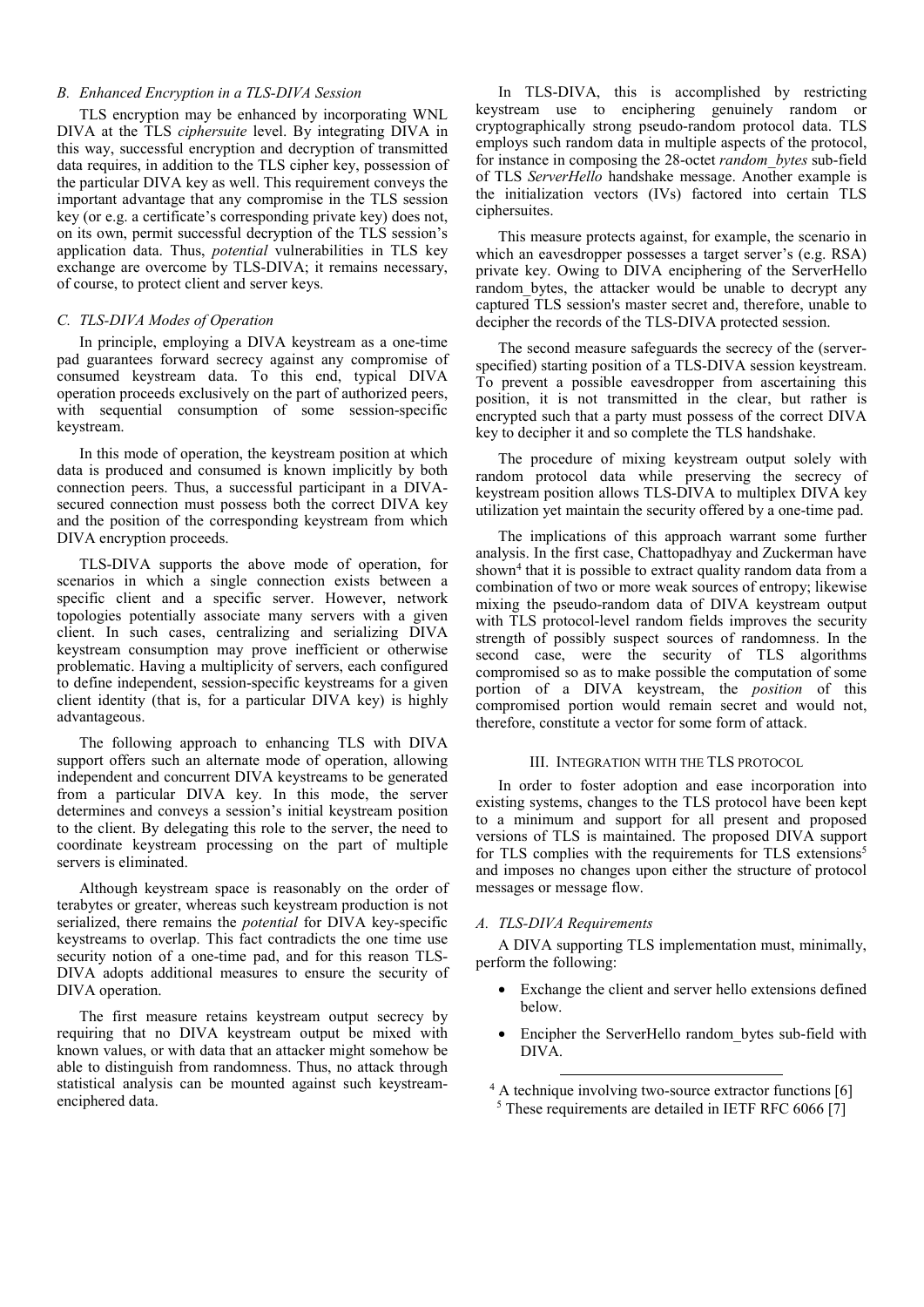In modifying the TLS handshake, a TLS-DIVA compliant server constructs and records the value of the ServerHello random field as described in TLS, however the value reported to the client is first enciphered by mixing the random\_bytes sub-field with DIVA keystream data. The client uses the details provided by the TLS-DIVA extension embedded within the extended ServerHello message to compute identical keystream data with which to decipher the original random bytes value.

Should both client and server possess identical DIVA key and offset details, the TLS handshake will complete successfully. A discrepancy in the keystream, however, will cause those cryptographic operations involving the ServerHello random\_bytes sub-field (notably derivation of the TLS master secret) to disagree and thus cause the handshake to fail.

Note that TLS employs a hash of handshake messages for mutual validation on the part of transport endpoints. This hash is verified by comparing the *verify\_data* field of TLS protocol *Finished* messages exchanged by client and server endpoints. Whereas this hash is based upon the handshake messages transferred by both peers, hashing of the ServerHello message must be done *after* the random bytes sub-field is enciphered with the DIVA keystream.

# *B. Employing DIVA with TLS Ciphersuites*

 Support for DIVA dynamic authentication and continuous encryption within TLS can be achieved by incorporating the DIVA keystream into the encryption and decryption performed by a TLS session's selected ciphersuite.

A ciphersuite belongs to one of three categories: chainblock (CBC), stream, and authenticated-encryption-and-data  $(AEAD)$  ciphers. As TLS version 1.2 mandates<sup>6</sup> support for the *TLS\_RSA\_WITH\_AES\_128\_CBC\_SHA* chain-block cipher, support for this category of ciphersuite is outlined presently.

A TLS chain-block cipher assembles plaintext content and a message authentication code  $(HMAC)^7$  into a *GenericBlockCipher*. As of TLS 1.1 this construct includes an explicit IV (initialization vector) field, into which random data is assigned. The resulting IV becomes the first encrypted block of the block-chain. The number of bytes in the IV is identical to the particular cipher algorithm's cipher-key length.

With TLS-DIVA, the encryption process proceeds as normal, however the resulting (encrypted) IV block is further enciphered with the DIVA keystream before being issued to the transport peer. For the receiving endpoint, once the original (encrypted) IV block is deciphered with the DIVA keystream, CBC deciphering proceeds as normal.

Successful CBC decryption requires the correct IV block, otherwise the ciphersuite will report an error resulting in a fatal alert having a *decrypt\_error* alert description.

Note that, if employing encrypt-then-MAC<sup>8</sup>, the MAC is calculated *after* the IV is enciphered with DIVA so as to maintain the transparency of the DIVA encryption.

For a given TLSCiphertext record, keystream output proceeds from a location starting with the *ServerDIVA* (defined below) *stream\_offset* field value plus 28 (the length of the ServerHello random\_bytes sub-field). To this, each record advances the stream position by the IV length. Thus, once established, keystream position is known by both endpoints and need not be further conveyed over the transport.

Note that, since each endpoint maintains separate sequence numbers for client and server TLS records, each endpoint must maintain two independent keystreams.

For every TLS record so encrypted and decrypted, consumption of the client and server DIVA keystreams implicitly advances their internal positions. Although keystream position may be calculated as above, a DIVA keystream has an upper bound far exceeding that supported by a 64-bit number and is, therefore, managed internally.

Note that as the keystream position advances it may "wrap around", however this scenario requires no special consideration on the part of the stream consumer.

# *C. Client and Server Hello DIVA Extensions*

A new extension type, *wnlabs\_diva* is defined and may be included by the client in its *ClientHello* message. Note the protocol-assigned value of this extension is, as of Spring 2017, yet to be formally assigned.

In order to provide DIVA support for the TLS session, clients may offer an extension of type wnlabs\_diva in the (extended) ClientHello message. The *extension\_data* field of this extension shall contain a structure, ClientDIVA, which encapsulates two fields: *serial number* and *diva\_options*.

The client specifies the DIVA key to be used via the ClientDIVA serial\_number field. This number must uniquely identify the particular DIVA key within the scope defined by the issuing authority, and must be known by both the client and the server in order for a successful TLS-DIVA session to be established.

A TLS protocol vector of at most 255 *uint8* values, *Options* specifies optional TLS-DIVA features, and may include any of the following (specified at most once each):

- The *server* offset option (feature number one) indicates the client does not track, or does not require the server to track the keystream offset between TLS-DIVA sessions. Instead, the server chooses the session's initial keystream offset; in such cases it is recommended the server use a cryptographically-strong random number generator to compute the keystream offset. A typical TLS-DIVA session will employ this option.
- The *large offset* option (feature number two) indicates support for a large, variable-length starting keystream offset rather than a fixed, 64-bit offset. If the client

 $6$  TI S  $_{ve}$ <sup>6</sup> TLS version 1.2 is defined by IETF RFC 5246 [8]  $\frac{7}{7}$  Hash based message authentication: IETE REC 6234 <sup>7</sup> Hash-based message authentication: IETF RFC 6234 [9]

 <sup>8</sup> TLS encrypt-then-hash is defined by IETF RFC 7366 [10]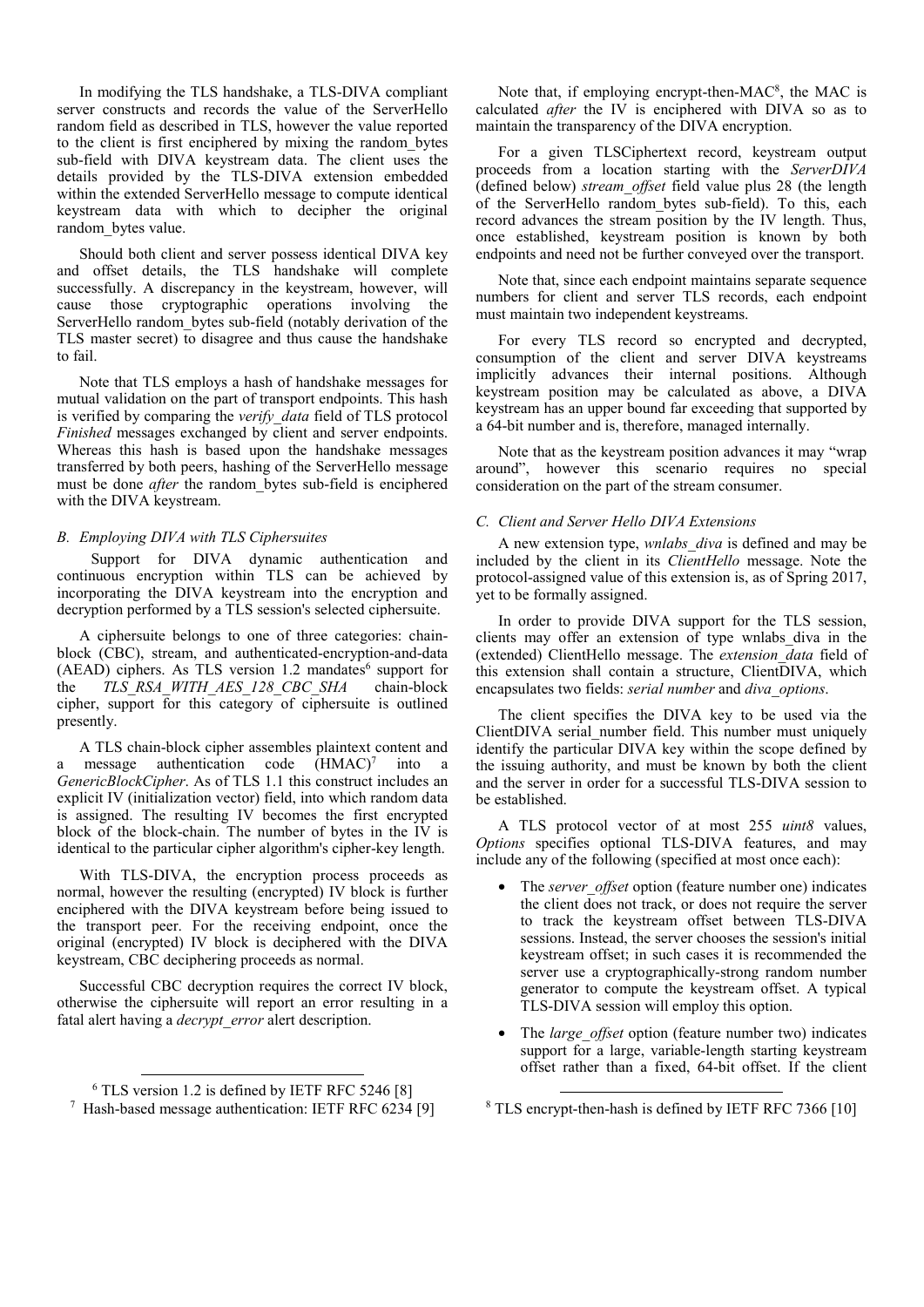supports a large offset, it must include this option; if both the client and server support large offsets, the session should indicate and utilize a large offset.

The *cipher* option option (feature number three) indicates the ciphersuite negotiated for use by the TLS session will employ DIVA in the encryption and decryption process. Particulars of the method by which a keystream is employed by a ciphersuite are defined on a per-ciphersuite basis. For instance, chain-block ciphers mix the encrypted IV with keystream data before issuing the resultant GenericBlockCipher to the connection peer.

The client specifies supported options in the ClientDIVA diva options field, or specifies an empty vector if the client does not support additional DIVA functionality. For instance, if the client's preferred ciphersuite does not support the wnlabs\_diva extension, the client would not include cipher\_option in this vector.

Note that, in general, when offering the TLS-DIVA extension a client should limit its advertised set of ciphersuites to those which provide support for TLS-DIVA.

A *Number* is a vector of from 4 to 12 octets (32-96 bits) comprising a serial number uniquely associated with a DIVA key established by some trusted authority.

A server that receives an (extended) ClientHello message containing the wnlabs\_diva extension, may use the information contained in the extension to employ DIVA in the TLS session. In this event, the server shall include an extension of type wnlabs\_diva in the (extended) ServerHello message. The extension data field of this extension shall contain a structure, *ServerDIVA*, which encapsulates two fields: *stream\_offset* and *diva\_options*.

The ServerDIVA diva\_options field specifies the optional DIVA features selected on the part of the server, which options must be honored by both client and server. If a TLS server is configured to require the enhanced security of TLS-DIVA, for any client not including the wnlabs diva ClientDIVA extension as part of the (extended) ClientHello message, the server should respond with a fatal alert having an *access\_denied* alert description.

If the client and server agree upon an empty set of options, the TLS handshake is modified for the purpose of peer authentication, but does not otherwise alter the TLS session.

Should the server require a DIVA feature that is not supported by the client, the server must respond with a fatal alert having an alert description of *handshake\_failure*. Similarly, if the client is not willing to accept the server's chosen diva options, the client must issue a fatal alert indicating a handshake failure.

The server provides the keystream offset in the stream\_offset field. This offset indicates the initial position at which both the client and server will source DIVA keystream data for use in the modified TLS session handshake and for use also by any negotiated features.

There are two methods of specifying the stream\_offset, distinguished by client-server associativity:

- In case of an implicit DIVA keystream offset, for instance if the DIVA key is employed exclusively by one client and one server, the server conveys its keystream offset for comparison on the part of the client.
- Alternatively, the DIVA keystream position is explicit, for instance if the DIVA key is employed by multiple, independent TLS-DIVA supporting servers. In this case the server selects a starting position intended to minimize or eliminate the risk of keystream offset collisions.

Note the absolute-first 64 keystream octets of a given DIVA key are reserved and *must not* be used to encipher any data other than that prescribed in the following. Accordingly, a stream\_offset representing a position less than 64 is invalid, and must be rejected by the client.

The stream offset is never sent in the clear, but rather is encoded according to the following procedure:

- 1. Obtain the 48 keystream octets generated at offset 10; these form one 16-octet value and one 32-octet value.
- 2. Provide, as input, the concatenation of the 16-octet value resulting from step one with the first 16 octets of the (enciphered) ServerHello *random* field and the 32 octets of the ClientHello *random* field to the SHA-256 hash function<sup>9</sup>; the output forms another  $32$ -octet value.
- 3. Mix (exclusive-or) the octets of the original stream\_offset value with the 32-octet value resulting from step two.
- 4. The 32-octet value obtained in step one is then used to encipher (exclusive-or) the result of step three, yielding the value to be transmitted to the client.

Encoding the transmitted stream\_offset value in this fashion safeguards the privacy  $\overline{of}$  the corresponding keystream. Furthermore, factoring both the ServerHello and ClientHello random data into the encoding constitutes an additional safeguard against inferring or tampering with the initial stream offset.

Offset fields are specified as one of two types: *FixedOffset* or *LargeOffset*; both are 32 octets in size.

Unless the client and server explicitly negotiate a large initial keystream offset, the ServerDIVA stream\_offset field is interpreted as a FixedOffset. In this case, the server selects a 64-bit value and assigns it to the FixedOffset *offset* sub-field. The remaining 24 octets (comprising the FixedOffset *unused* sub-field) *must* be filled with random values.

Should the client offer and the server select the large offset option, the ServerDIVA stream offset field is interpreted as a LargeOffset. In this case the server defines the initial keystream offset as a value comprised of at least 1 and

<sup>&</sup>lt;sup>9</sup> In accordance with the secure hash standard, per NIST [11]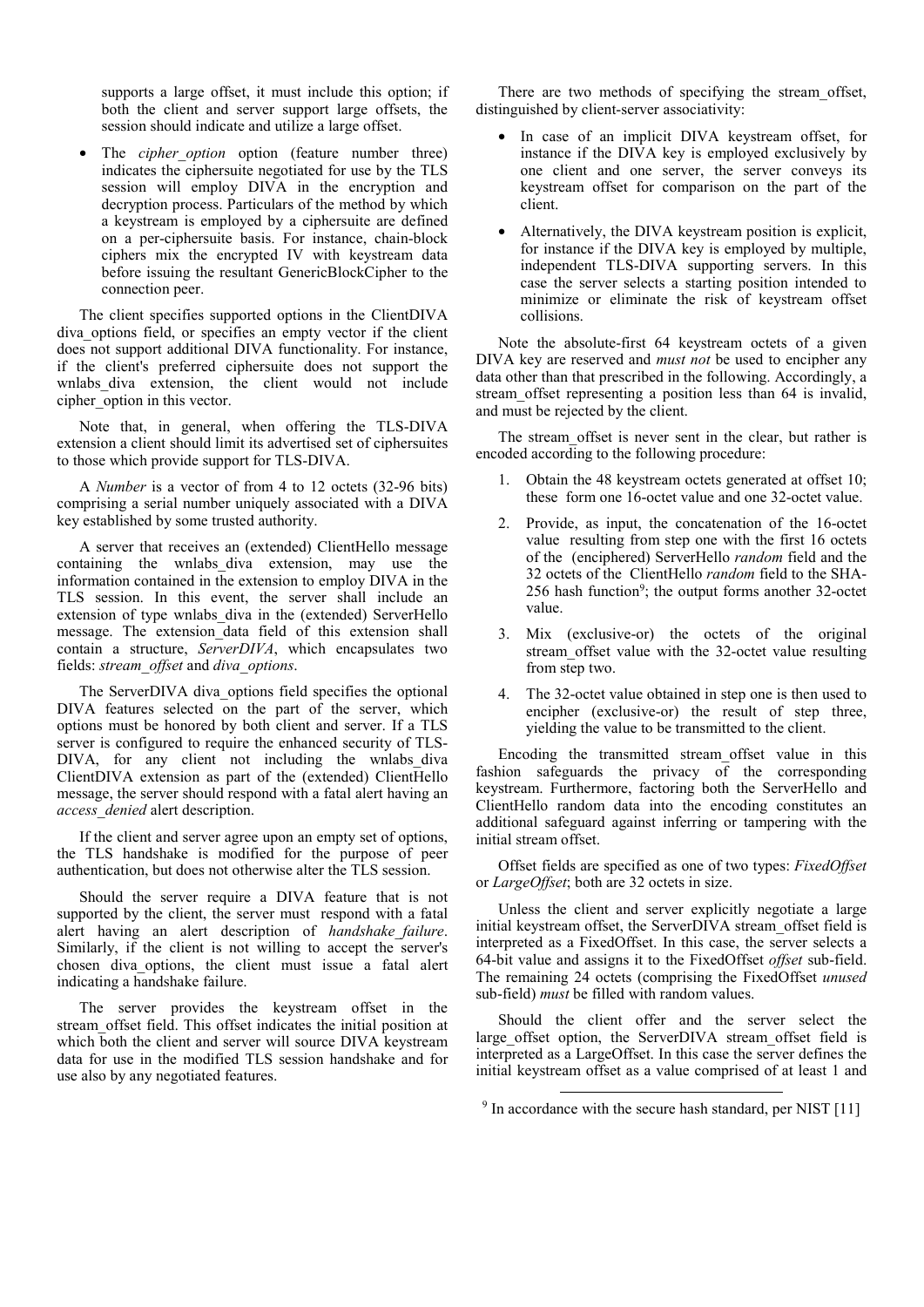at most 31 octets, and places this value in the LargeOffset *offset* sub-field. Any padding needed to force the length of the LargeOffset to be exactly 32 bytes is placed in the LargeOffset *unused* sub-field; the unused octets *must* be filled with random values. The LargeOffset *unused\_length* sub-field is assigned a value such that the least significant 5 bits specify the count of unused octets.

Note that a zero-length offset is not valid and must be rejected, in which case the recipient must respond with a fatal alert having a handshake\_failure alert description.

#### *D. TLS-DIVA Session Management*

Support for the TLS-DIVA extension has implications for TLS session management. TLS provides a mechanism to support the re-use of a cached, previously negotiated set of session details, as well as a mechanism to negotiate a new set of security details for an already established TLS session. How TLS-DIVA details are managed as part of overall session handling is now defined in terms of TLS session resumption and renegotiation.

# *1) Session Caching and Resumption*

When attempting to resume a TLS session, a client will include any TLS extensions normally offered as part of the (extended) ClientHello message. If the server opts to resume some cached session it will, in general, ignore these client extensions. However, this behavior is defined on a perextension basis and, in the case of TLS-DIVA, extension particulars are considered private to each connection. Thus, DIVA session details are not recorded in the server's session cache.

In short, whether initiating or resuming a TLS session, a DIVA supporting TLS client should offer the ClientDIVA extension, in which case a DIVA supporting TLS server response MUST include the ServerDIVA extension according to the procedure described above.

#### *2) Session Renegotiation*

Current versions of the TLS protocol support session renegotiation. As part of this process, a new set of TLS-DIVA session particulars may be negotiated, in which case the client will specify both a DIVA key and a set of DIVA options via the ClientDIVA extension in the (extended) ClientHello, as outlined above. Note that new TLS-DIVA security parameters may be negotiated without limitation of any previously negotiated.

In response the server may compose and issue a new ServerDIVA extension to the client as part of the (extended) ServerHello.

Should the client, when initiating a renegotiation, prefer to maintain (any) active TLS-DIVA session parameters, it *must not* offer the ClientDIVA extension. Similarly, should the server prefer not to alter (any) active TLS-DIVA session parameters, it *must not* include the ServerDIVA extension in its (extended) ServerHello message. In this case, the client should continue with the active TLS-DIVA session parameters, however it may instead opt to send a handshake failure fatal alert and close the connection.

Note that by implication, once negotiated and activated, TLS-DIVA must remain in effect for the remainder of the transport's TLS session(s).

Whenever the server includes a wnlabs diva extension as part of the (extended) ServerHello message, the new TLS-DIVA details become pending on both client and server. In such cases the server must modify the 28-octet random bytes sub-field of the ServerHello message as described above. Otherwise, the server must not so modify the random\_bytes, proceeding instead with a normal TLS handshake.

Any negotiated TLS-DIVA cipher details are activated in conjunction with overall TLS session parameter activation, that is, upon receipt of a ChangeCipherSpec handshake message.

#### **CONCLUSION**

For the purpose of safeguarding the reliability and availability of the world's information systems, the Transport Layer Security protocol continues to be improved. The protocol is a cornerstone of world-wide-web security, yet the records, communiques, and other data transiting inter- and intranets are vulnerable to weaknesses found within the cryptographic systems and algorithms in its employ. Through the ready integration detailed in this paper, WNL DIVA can strengthen TLS security and protect internet traffic from acknowledged weaknesses in cryptographic algorithms, including arithmetic-based cryptographic vulnerabilities.

#### ACKNOWLEDGMENT

The authors would like to thank Albert Meyburgh of Whitenoise Laboratories for providing technical feedback on portions of the specification, and would like to thank Layton Perrin of Sequor Systems for assistance in evaluating key aspects of the extension's design.

#### **REFERENCES**

- [1] K. Moriarty, B. Kaliski, J. Jonsson, A. Rusch, "PKCS #1: RSA cryptography specifications version 2.2," Internet Engineering Task Force, Request for Comments: 8017, November 2016
- [2] A. Takayasu, N. Kunihiro, "A tool kit for partial key exposure attacks on RSA," in Handschuh H., Eds. Topics in Cryptology – CT-RSA 2017. CT-RSA 2017. Lecture Notes in Computer Science, vol 10159. Springer, Cham, 2017
- [3] "Advanced encryption standard (AES)," National Institute of Standards and Technology, Federal Information Processing Standards Publication 197, November 2001
- [4] A. Bogdanov, D. Khovratovich, C. Rechberger, K. Leuven, "Biclique cryptanalysis of the full AES," in Lee D.H., Wang X., Eds. Advances in Cryptology – ASIACRYPT 2011. ASIACRYPT 2011. Lecture Notes in Computer Science, vol 7073. Springer, Berlin, Heidelberg, 2011
- [5] I. Traore, M. Liu, "Evaluation of whitenoise cryptosystem." Information Security and Object Technology (ISOT) Group, University of Victoria, Department of Electrical and Computer Engineering, Technical Report No ECE03-3, February 2003, unpublished
- [6] E. Chattopadhyay, D. Zuckerman, "Explicit two-source extractors and resilient functions," Proceedings of the forty-eighth annual ACM symposium on Theory of Computing, 2016, pp.670-683
- [7] D. Eastlake, "Transport layer security (TLS) extensions: extension definitions," Internet Engineering Task Force, Request for Comments: 6066, January 2011